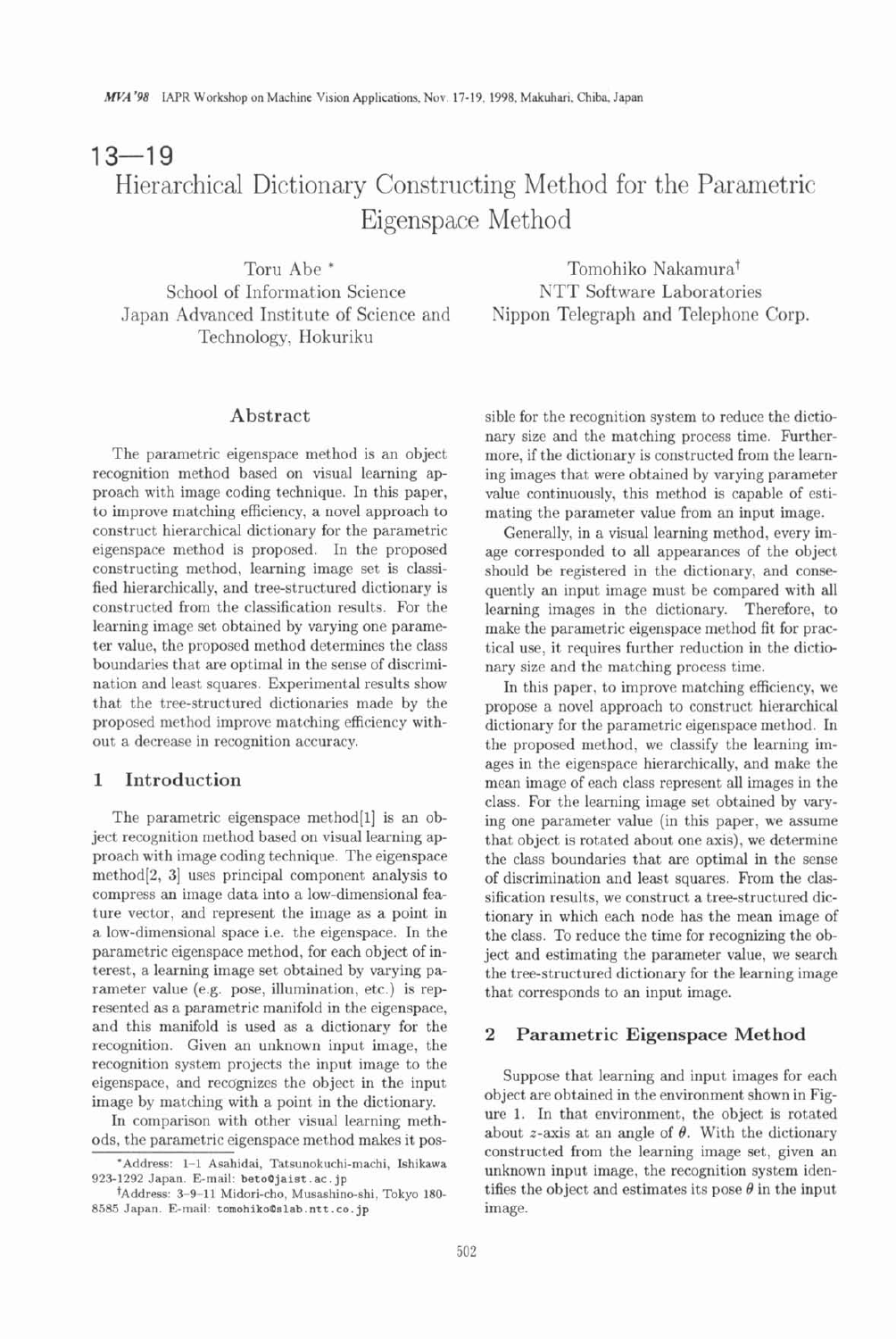

Figure 1: Experimental environment. dimensional eigenspace:

In order to construct the dictionary, for an object, we obtain  $R$  learning images (each image consists of  $N$  pixels) and regard each learning image as an  $N$ dimensional vector  $\mathbf{x}_r$  ( $r = 1, 2, \cdots, R$ ). From all  $\mathbf{x}_r$ , we can define the covariance matrix of the image set:

$$
\mathbf{Q} = \mathbf{X} \mathbf{X}^T
$$

where:

$$
\mathbf{X} = [\mathbf{x}_1 - \mathbf{h}, \ \mathbf{x}_2 - \mathbf{h}, \ \cdots, \ \mathbf{x}_R - \mathbf{h}]
$$

$$
\mathbf{h} = \frac{1}{N} \sum_{r=1}^{N} \mathbf{x}_r
$$

The eigenvalues  $\lambda_n$  ( $\lambda_1 \ge \lambda_2 \ge \cdots \ge \lambda_N$ ) and the structed in each object eigenspace is used.<br>Figure 2 shows examples of learning image set corresponding eigenvectors  $e_n$  ( $n = 1, 2, \dots, N$ ) of Figure 2 shows examples of learning image set Q are determined by solving the eigenstructure decomposition problem: eigenspaces. These learning image sets were ob-

$$
\lambda_n \mathbf{e}_n = \mathbf{Q} \mathbf{e}_n
$$

Though all N eigenvectors are needed to restore **x,**  exactly, a small number  $(k \ll N)$  is sufficient for capturing the primary appearance characteristics of **x,.** We select **k** such that the first **k** eigenvectors of



in Figure 1 environment. universal and the object eigenspaces  $(k = 3)$ .

Q capture important appearance variations in the

$$
W_k = \sum_{n=1}^k \lambda_n / \sum_{n=1}^N \lambda_n \ge T_s
$$

where the threshold  $T_s$  is close to, but less than, unity[4]. Consequently, by using Equation (I), we can project N-dimensional vector  $\mathbf{x}_r$  to the k-

$$
\mathbf{g}_r = [\mathbf{e}_1, \mathbf{e}_2, \cdots, \mathbf{e}_k]^T (\mathbf{x}_r - \mathbf{h}). \tag{1}
$$

The dictionary consists of  $g_r$   $(r = 1, 2, \dots, R)$ that are the learning image set projected to the eigenspace. Given an unknown input image, the recognition system projects the input image to the eigenspace, and recognizes the object in the input image by matching with a point in the dictionary.

The dictionaries are constructed in two different eigenspaces. One is the universal eigenspace that is determined by all learning images of all objects of interest, and the other is the object eigenspace that is determined by learning images of an object. The dictionary constructed in the universal eigenspace is used for identifying the object in the input image. For estimating  $\theta$  of each object, the dictionary constructed in each object eigenspace is used.

tained by varying  $\theta$  through 360°. Such learning image set is represented as a closed curve in the eigenspace.



Figure 2: Examples of learning image set obtained Figure 3: Learning image sets representations in the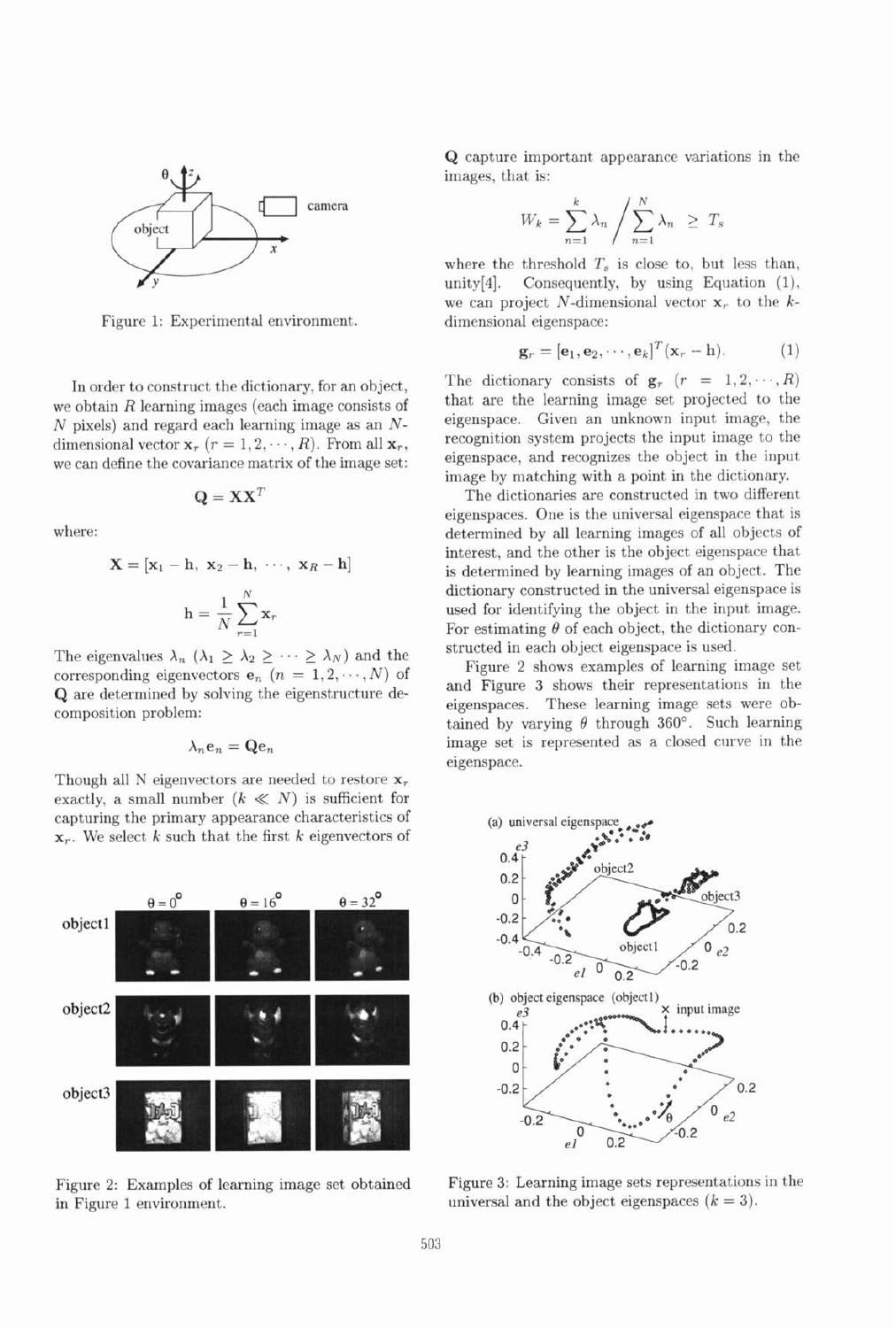# **3 Hierarchical Dictionary Constructing Method**

To improve matching efficiency in the parametric eigenspace method, we construct tree-structured dictionary. In the proposed method, we classify the learning image set in the eigenspace hierarchically, and at each level we make the mean image of each class represent all images in the class.

In order to make the mean image of each class  $C_m$   $(m = 1, 2, \dots, M)$  represent all images in  $C_m$ , it is necessary to classify the image set into the classes in which all images included in  $C_m$  have similar feature and adjacent parameter  $\theta$ . As shown in Figure 4 (a), this can be restated that  $\theta$  corresponded to the images in  $C_m$  should be limited within the range of  $\theta_m \sim \theta_{m+1}$ . However, with ordinary classification method that does not take account of parameter continuity, the image set may be classified as shown in Figure 4 (b) and parameter continuity is not preserved. For this reason, in the proposed method, we classify learning images along the curve in the eigenspace, and keep continuity of  $\theta$  in  $C_m$ . In addition, to determine the class boundaries that are optimal in the sense of discrimination and least squares, we extend the discriminant analysis method[5] to multi-dimension and multi-class.

As shown in Figure 5, R learning images  $g_r$  in the eigenspace are numbered in order of  $\theta$ , and classified into  $C_m$ . Let the first boundary be set at  $g_1$ , and  $k_m = r$  denote that the mth boundary is set at  $g_r$ . Boundaries  $k_m$  and classes  $C_m$  are represented as:

$$
1 = k_1 < k_2 < \cdots < k_M \le R
$$
\n
$$
C_m = [k_m, k_{m+1} - 1] \ (m = 1, 2, \cdots, M)
$$

where  $k_{M+1} - 1 = R$ . The mean image and the variance of all  $\mathbf{g}_r$  are independent of  $k_m$ :

$$
\mathbf{h}_T = \frac{1}{R} \sum_{r=1}^R \mathbf{g}_r, \quad \sigma_T^2 = \frac{1}{R} \sum_{r=1}^R ||\mathbf{g}_r - \mathbf{h}_T||^2
$$

 $C_m$  has  $\omega_m$  probability of including  $\mathbf{g}_r$ , that is:

$$
\omega_m = \frac{1}{R} \sum_{r \in C_m} 1
$$



Figure 4: Classification of learning images in the Figure 5: Learning image set and class boundaries eigenspace. in the eigenspace.

The mean image and the variance of  $\mathbf{g}_r$  in  $C_m$  are:

$$
\mathbf{h}_{m} = \frac{1}{R\omega_{m}} \sum_{r \in C_{m}} \mathbf{g}_{r}
$$

$$
r_{m}^{2} = \frac{1}{R\omega_{m}} \sum_{r \in C_{m}} ||\mathbf{g}_{r} - \mathbf{h}_{m}||^{2}
$$

The goodness of boundary loci  $k_m$  is evaluated with the separation of  $C_m$ :

$$
\lambda_M(k_1,\cdots,k_M) = \frac{\sigma_B^2(k_1,\cdots,k_M)}{\sigma_W^2(k_1,\cdots,k_M)}\tag{2}
$$

where:

 $\sigma$ 

$$
\sigma_W^2(k_1,\dots,k_M) = \sum_{m=1}^M \omega_m \sigma_m^2
$$
  

$$
\sigma_B^2(k_1,\dots,k_M) = \sum_{m=1}^M \omega_m ||\mathbf{h}_m - \mathbf{h}_T||^2
$$

 $\sigma_W^2$ ,  $\sigma_B^2$  and  $\sigma_T^2$  have the following relation:

$$
\sigma_W^2 + \sigma_B^2 = \sigma_T^2
$$

Consequently, Equation (2) is equivalent to the evaluation with the following  $\eta_M$ :

$$
\eta_M(k_1,\cdots,k_M)=\sigma_B^2(k_1,\cdots,k_M)/\sigma_T^2
$$

For this reason we set  $k_m$  at  $k_m^*$ , those are:

$$
\eta_M^*(k_1^*, \cdots, k_M^*) = \max_{1 \leq \{k_m\} \leq R} \sigma_B^2(k_1, \cdots, k_M)/\sigma_T^2
$$

 $k_m^*$  are the optimal boundaries in the sense of not only discrimination but also least squares.

At each level, the appropriate number of classes  $M^*$  is determined by:

$$
Q(M) = \eta_M^* / \tilde{\eta}_M^*
$$
  

$$
Q(M^*) = \max_{2 \le M \le R} Q(M)
$$
 (3)